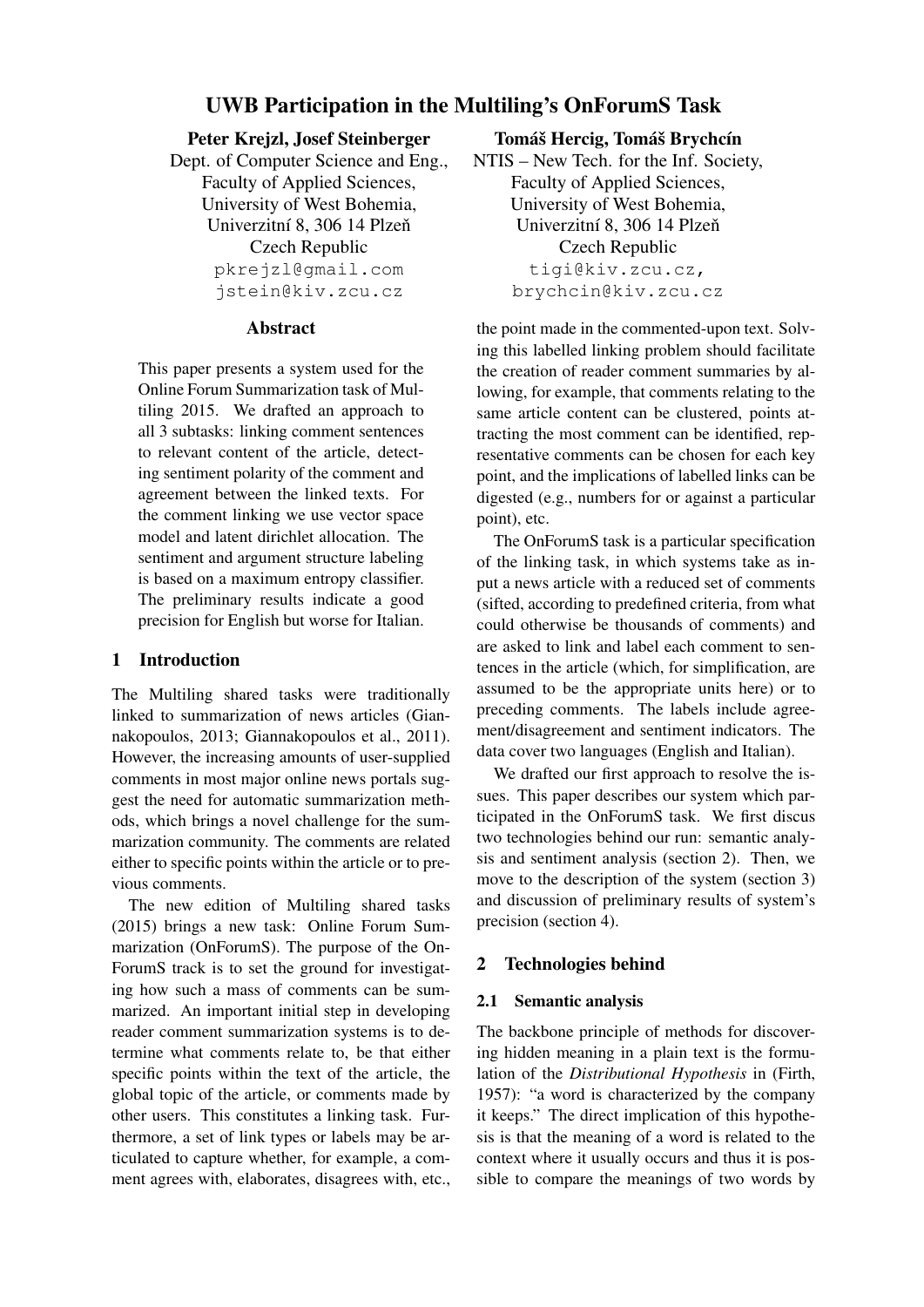statistical comparisons of their contexts. This implication was confirmed by empirical tests carried out on human groups in (Rubenstein and Goodenough, 1965; Charles, 2000).

To represent the meaning at the document level, the *Bag-of-words Hypothesis* was shown to be useful. The term *bag* means a *set* where the order has no role, however, the duplicates are allowed (the bags  $a, a, a, b, b, c$  and  $c, a, b, a, b, a$  are equivalent).

The first practical application of the hypothesis was arguably in information retrieval. In work of (Salton et al., 1975), the documents were represented as bags-of-words and the frequencies of words in a document indicated the relevance of the document to a query. The implication is that two documents tend to be similar if they have similar distribution of similar words, no matter what is their order. This is supported by the intuition that the topic of a document will probabilistically influence the author's choice of words when writing the document.

Similarly, the words can be found related in meaning if they occur in similar documents (where document represents the word context). Thus, both hypotheses (bag-of-words hypothesis and distributional hypothesis) are related.

The models based on the Distributional Hypothesis or the Bag-of-words Hypothesis typically represent the meaning as a vector. Represented geometrically, the meaning is a point in a high-dimensional space. The documents that are closely related in meaning tend to be closer in the space. As a measure of the similarity between two documents, we use the cosine similarity calculated as the cosine of the angle between the corresponding vectors.

#### 2.1.1 Vector Space Model (VSM)

We build the co-occurrence matrix  $\mathbb{M} = |D| \times$  $|W|$ , where  $|D|$  is the size of document collection and  $|W|$  is the size of the word vocabulary. Each element of the matrix corresponds to the count of how many times the word  $w \in W$  occur in the document  $d \in D$ . These elements are then weighted according to TF-IDF (term frequency – inverse document frequency) scheme (Manning et al., 2008).

The meaning of the document  $d$  is represented as an appropriate row vector (TF-IDF values of words in document d).

#### 2.1.2 Latent Dirichlet Allocation (LDA)

LDA(Blei et al., 2003) is a well known topic model. LDA is based on the Distributional Hypothesis and the Bag-of-words Hypothesis, i.e., that the word order does not matter and there is some latent relation between the words within the same document (within the same context).

LDA assumes the documents are mixtures of topics and each topic is assumed to be a mixture of words. We use Gibbs sampling to infer the topic assignments (Griffiths and Steyvers, 2004).

We represent the meaning of a document  $d$  as a  $K$ -dimensional vector, where  $K$  is the number of topics in LDA. Each value in this vector is set to be the probability of the topic  $z$  conditioned on the corresponding document d, where  $1 \leq z \leq K$ . LDA assumes these probabilities are drawn from Dirichlet distribution.

We use the LDA implementation from the MALLET (McCallum, 2002) software package. The hyperparameters of the Dirichlet distributions were initially set to  $\alpha = 50/K$  (for the distribution of topics in a document) and  $\beta = 0.1$  (for the distribution of words in a topic). This setting is recommended by (Griffiths and Steyvers, 2004).

We use 100 topics LDA  $(K = 100)$  in our experiments.

#### 2.2 Sentiment analysis

We trained the Maximum Entropy (MaxEnt) classifier on out of domain data sets. The training was done using a Java framework for machine learning *Brainy* (Konkol, 2014). IT training dataset comes from the Sentipolc 2014 (Basile et al., 2014) development data. We were able to retrieve only 3420 documents from the original 4513 documents. The EN dataset consists of the facebook dataset in (Zhang et al., 2011) and IMDb dataset in (Pang et al., 2002). Table 1 contains statistics of the used datasets.

|    |      |      | Dataset positive neutral negative total |           |
|----|------|------|-----------------------------------------|-----------|
| IТ | 827  | 1161 | 1432 3420                               |           |
| EN | 1641 | 280  |                                         | 1079 3000 |

Table 1: Sentiment label distribution in training datasets.

#### 2.2.1 Features

For the model training we used the following language-independent features.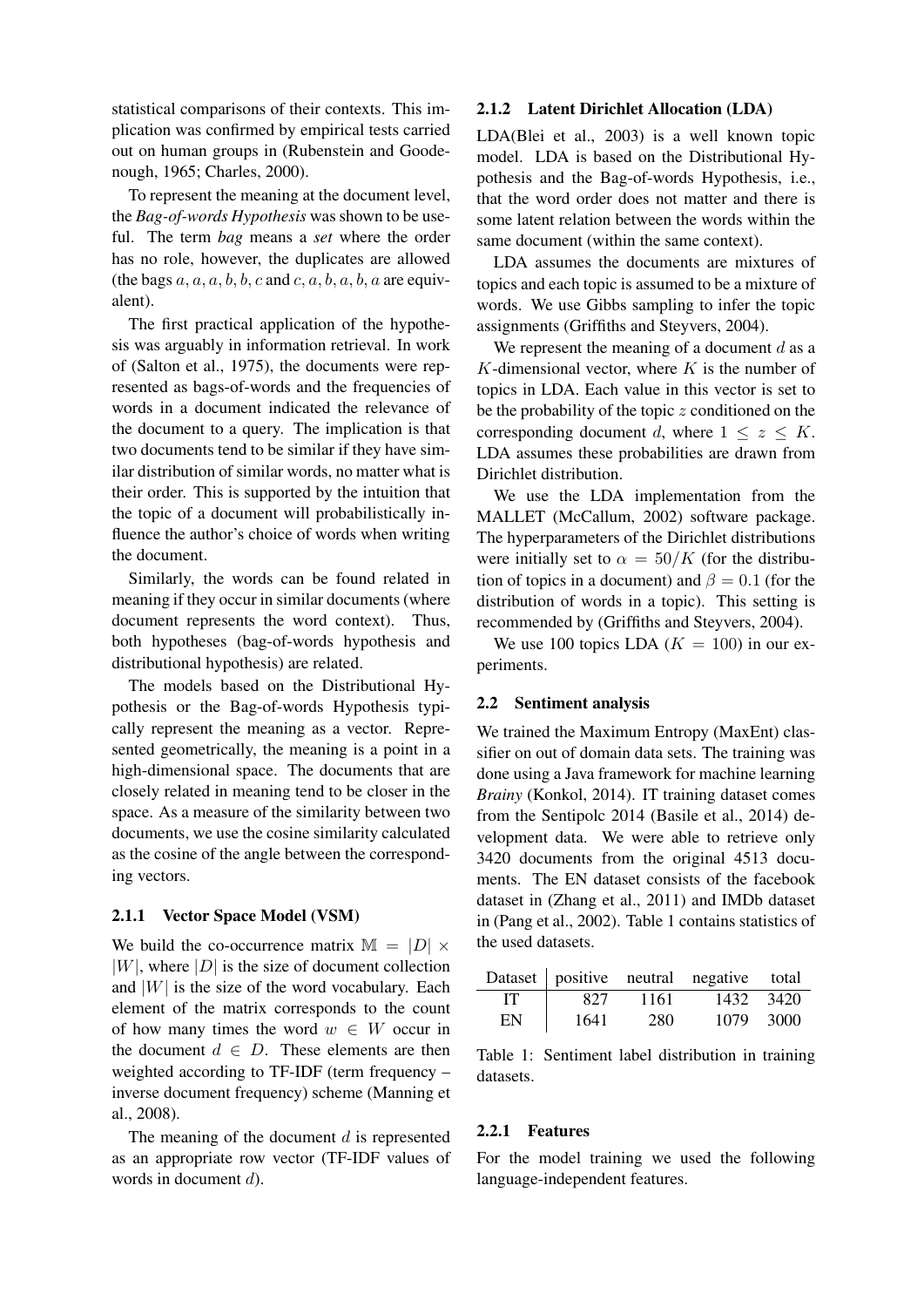Character n-gram We used character n-gram features (Blamey et al., 2012). We set the minimum occurrence of a particular character n-gram to 5. Our character feature set contains 3-grams to 6-grams.

N-gram We used word unigrams, bigrams and trigrams as binary features. The feature space is pruned by the minimum n-gram occurrence set to five.

Skip-bigram Instead of using sequences of adjacent words (n-grams) we used skip-grams (Guthrie et al., 2006), which skip over arbitrary gaps. We consider skip-bigrams with two to five word skips and remove skip-grams with a frequency  $\leq$  20.

Emoticons We used two lists of positive and negative emoticons (Montejo-Ráez et al., 2012). The feature captures the number of occurrences of each class of emoticons within the text.

## 3 The system description

The system processes all comment sentences and calculates their similarities to article sentences or parent comment sentences. The "similarity" score is based on the two models discussed in section 2.1: VSM and LDA. The final score is calculated as an average of similarities computed using both the models. At the end of this phase, there is a list of link candidates: either comment sentence to article sentence or comment sentence and comment sentence. Candidates with the anchor sentence shorter than six words are filtered out. The final output of our system consists of one percent of links. The system selects those with the largest similarity score. For training the VSM and LDA models we used the TREC data. In particular, for English it was Glassgow Herald 1995 and Los Angeles Times 1994 and 2002 datasets.

The next step was to calculate sentiment polarities. For each detected link, sentiments of both sentences were calculated. It was classified into three classes: positive, neutral and negative. The sentiment of the comment was used to fill the sentiment label of the task. Both the comment sentence and the linked sentence sentiments were used to assign the agreement (argument structure) label. Table 2 describes the simplest method to derive the label in the in-favour/against/impartial scale.

## 4 Results

The links identified by the system went through validation in Crowd Flower. The contributors were asked to judge whether the two shown sentences are related. In the case of the 'yes' answer they validated also the detected sentiment and the argument structure.

The test set contains 10 English articles and 5 Italian. 9 systems participated for English and 7 for Italian. At this moment, we have only results of precision. Table 3, resp. table 4, shows precision and rank of our system for English, resp. Italian.

| run        | linking | argument | sentiment |
|------------|---------|----------|-----------|
| best       | .928    | .990     | .946      |
| <b>UWB</b> | .851(4) | .974(3)  | .897(5)   |
| average    | .829    | .896     | .897      |
| worst      | .702    | .859     | .874      |

Table 3: OnForumS results - English: precision (rank). 9 systems participated in total.

In 5 of the 10 English articles, all the links proposed by our system were correct. It was ranked 4th (out of 9). All prediction of argument structure were correct in 8 articles. Our run was ranked 3rd with a very large precision (.974). In 7 articles, all sentiment predictions were correct, ranking our system 5th, also with a very large precision (.897).

| run        | linking | argument | sentiment |
|------------|---------|----------|-----------|
| best       | .590    |          | .666      |
| <b>UWB</b> | .250(2) | 1(1)     | .250(5)   |
| average    | .152    | 0.750    | .333      |
| worst      | .010    |          |           |

Table 4: OnForumS results - Italian: precision (rank). 7 systems participated in total.

Results for Italian seem to be opposite. In 2 of the 5 Italian articles, all the links proposed by our system were wrong, although our system was ranked 2nd. All prediction of argument structure were judged as correct ranking our system at the top of the list. On the other side is sentiment, for which only 1/4 of the sentiment labels was positively validated.

# 5 Conclusion

We took part in the summarization community effort to initiate research towards summarizing comments related to an article in multiple languages.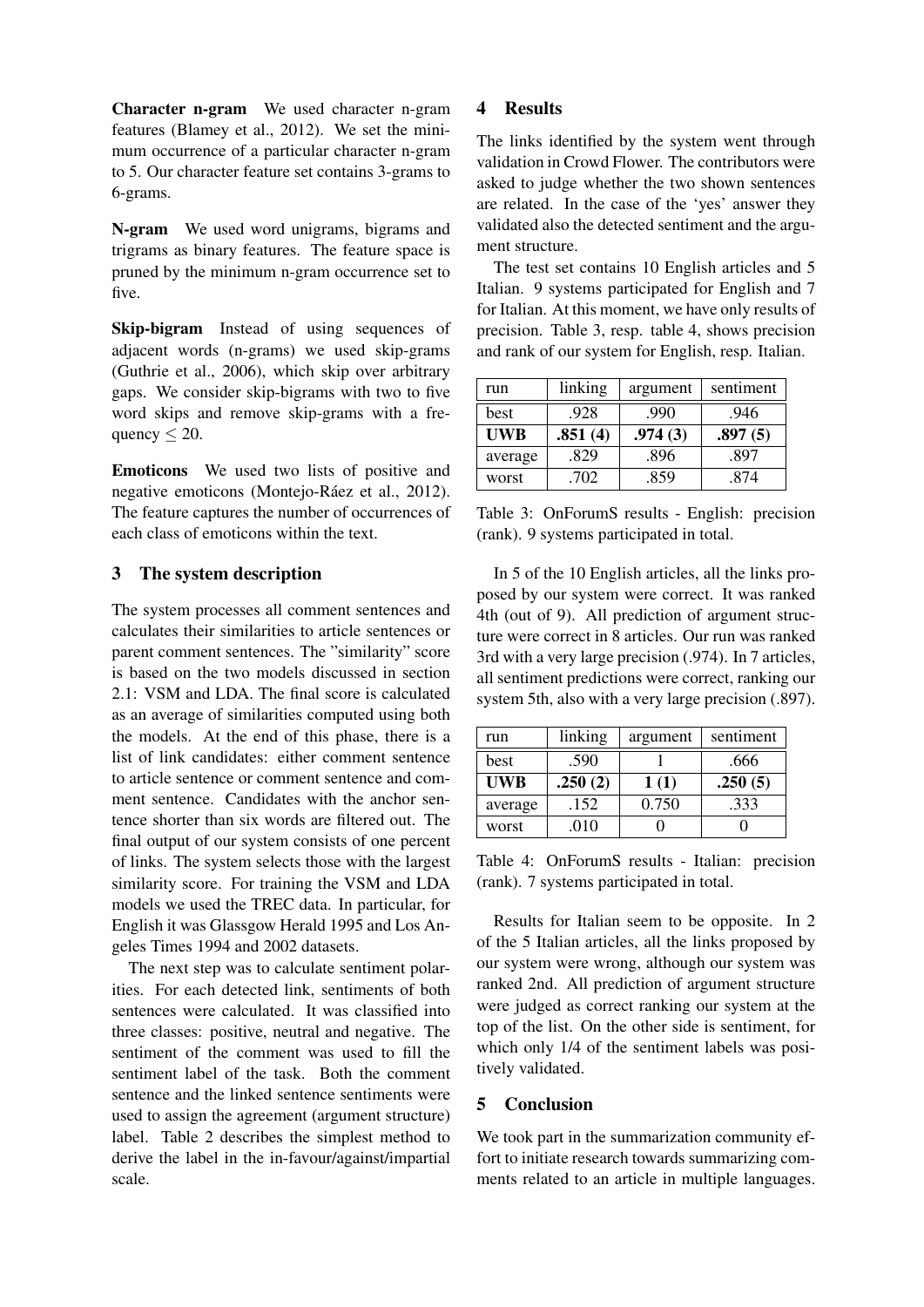|                             |                  | $linked: POSTTIVE \perp linked: NEUTRAL$ | <sup>1</sup> linked: NEGATIVE |
|-----------------------------|------------------|------------------------------------------|-------------------------------|
| comment: POSITIVE           | IN FAVOUR        | IN FAVOUR                                | AGAINST                       |
| comment: NEUTRAL            | <b>IMPARTIAL</b> | <b>IMPARTIAL</b>                         | <b>IMPARTIAL</b>              |
| comment: NEGATIVE   AGAINST |                  | <b>AGAINST</b>                           | IN FAVOUR                     |

Table 2: Comparing the comment sentence and the linked sentence polarities to derive the argument label.

The pilot of the OnForumS task included English and Italian data and aimed at the first step of the summarization process: linking comments to article sentences and labeling their sentiment and argument structure. We proposed an approach based on semantic and sentiment analysis. Based on the preliminary results we see a real need to run the evaluation in multiple languages as the system performs surprisingly precisely for English but much worse for Italian. The most difficult subtask – deciding the agreement between two text – seems to work better than expected in both the languages.

#### Acknowledgments

This work was partly supported by project MediaGist, EU's FP7 People Programme (Marie Curie Actions), no. 630786.

#### References

- Valerio Basile, Andrea Bolioli, Malvina Nissim, Viviana Patti, and Paolo Rosso. 2014. Overview of the evalita 2014 sentiment polarity classification task. *Proceedings of the 4th evaluation campaign of Natural Language Processing and Speech tools for Italian (EVALITA'14)*.
- Ben Blamey, Tom Crick, and Giles Oatley. 2012. R U : -) or : -( ? character- vs. word-gram feature selection for sentiment classification of OSN corpora. In *Proceedings of AI-2012, The Thirty-second SGAI International Conference on Innovative Techniques and Applications of Artificial Intelligence*, pages 207– 212. Springer.
- D. M. Blei, A. Y. Ng, M. I. Jordan, and J. Lafferty. 2003. Latent dirichlet allocation. *Journal of Machine Learning Research*, 3:2003.
- W. G. Charles. 2000. Contextual correlates of meaning. *Applied Psycholinguistics*, 21(04):505–524.
- John R. Firth. 1957. A Synopsis of Linguistic Theory, 1930-1955. *Studies in Linguistic Analysis*, pages 1– 32.
- G. Giannakopoulos, M. El-Haj, B. Favre, M. Litvak, J. Steinberger, and V. Varma. 2011. Tac 2011 multiling pilot overview. In *Proceedings of the Text Analysis Conference 2011*, Gaithersburgh, USA, November. NIST.
- George Giannakopoulos. 2013. Multi-document multilingual summarization and evaluation tracks in acl 2013 multiling workshop. In *Proceedings of the MultiLing 2013 Workshop on Multilingual Multidocument Summarization*, pages 20–28, Sofia, Bulgaria, August. Association for Computational Linguistics.
- Thomas L. Griffiths and Mark Steyvers. 2004. Finding scientific topics. *Proceedings of the National Academy of Sciences of the United States of America*, 101(Suppl 1):5228–5235, April.
- David Guthrie, Ben Allison, Wei Liu, Louise Guthrie, and Yorick Wilks. 2006. A closer look at skip-gram modelling. In *Proceedings of the 5th international Conference on Language Resources and Evaluation (LREC-2006)*, pages 1–4.
- Michal Konkol. 2014. Brainy: A machine learning library. In Leszek Rutkowski, Marcin Korytkowski, Rafa Scherer, Ryszard Tadeusiewicz, Lotfi A. Zadeh, and Jacek M. Zurada, editors, *Artificial Intelligence and Soft Computing*, volume 8468 of *Lecture Notes in Computer Science*. Springer Berlin Heidelberg.
- Christopher D. Manning, Prabhakar Raghavan, and Hinrich Schtze. 2008. *Scoring, term weighting, and the vector space model*. Cambridge University Press. Cambridge Books Online.
- Andrew Kachites McCallum. 2002. Mallet: A machine learning for language toolkit.
- A. Montejo-Ráez, E. Martínez-Cámara, M. T. Martín-Valdivia, and L. A. Ureña López. 2012. Random walk weighting over sentiwordnet for sentiment polarity detection on twitter. In *Proceedings of the 3rd Workshop in Computational Approaches to Subjectivity and Sentiment Analysis*, WASSA '12, pages 3– 10, Stroudsburg, PA, USA. Association for Computational Linguistics.
- Bo Pang, Lillian Lee, and Shivakumar Vaithyanathan. 2002. Thumbs up?: sentiment classification using machine learning techniques. In *Proceedings of the ACL-02 conference on Empirical methods in natural language processing-Volume 10*, pages 79–86. Association for Computational Linguistics.
- Herbert Rubenstein and John B. Goodenough. 1965. Contextual correlates of synonymy. *Commun. ACM*, 8(10):627–633, October.